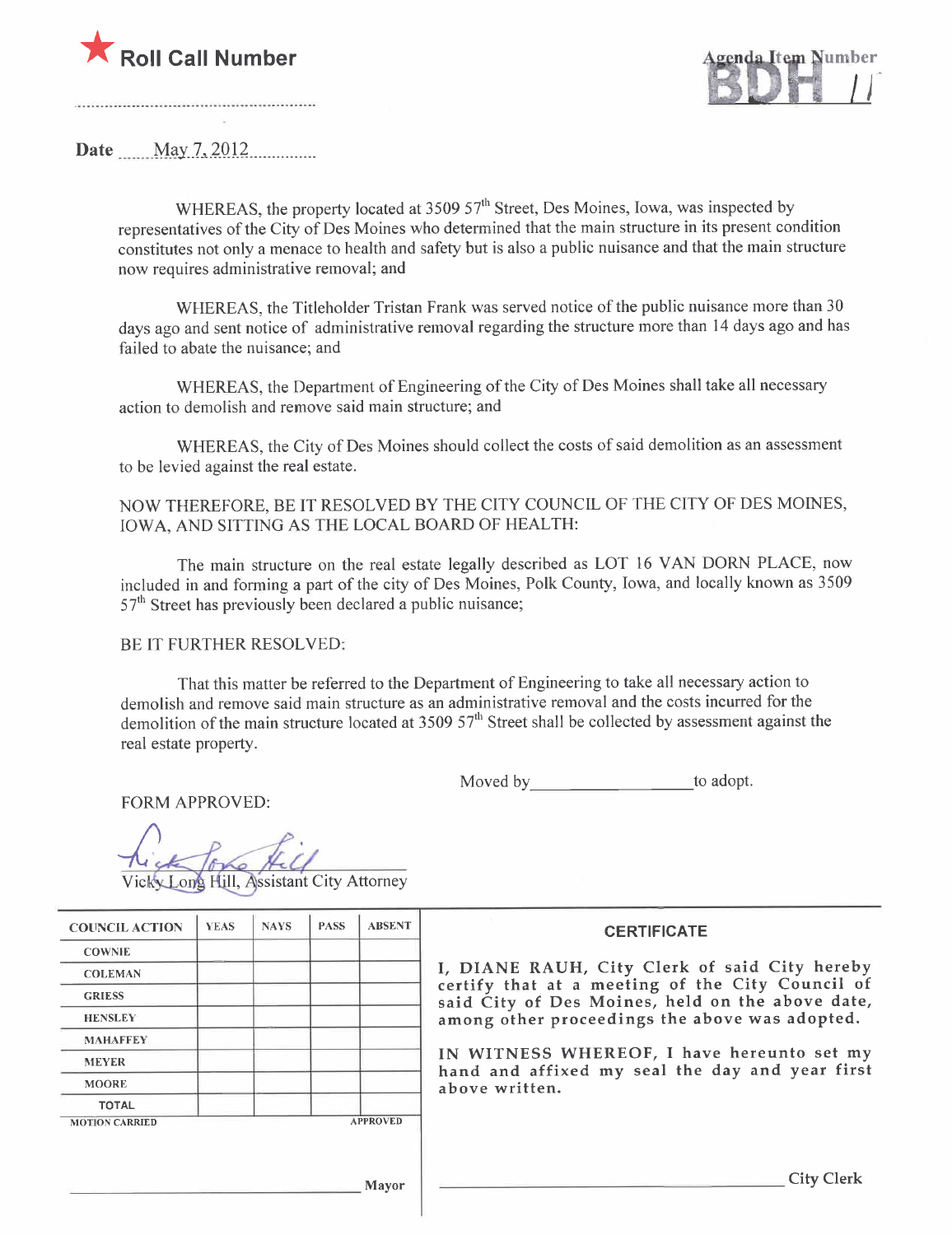

#### Polk County Assessor Jour

[Home ] [General Query ] [Legal Query ] [HomeOwner Query ] [Book/Page Query ] [Commercial Query ] [Res Sales Ouery ] [ Comm Sales Query ] [ Help ]

| <b>District/Parcel</b>                                                            | <b>GeoParcel</b> |  | Map Nbhd                        | <b>Jurisdiction</b>           | <b>Status</b> |  |  |
|-----------------------------------------------------------------------------------|------------------|--|---------------------------------|-------------------------------|---------------|--|--|
| 100/12362-000-000                                                                 | 7924-30-102-014  |  |                                 | 1286 DM63/Z DES MOINES ACTIVE |               |  |  |
| Tax Increment Finance District Bond/Fire/Sewer/Cemetery<br><b>School District</b> |                  |  |                                 |                               |               |  |  |
| 1/Des Moines                                                                      |                  |  |                                 |                               |               |  |  |
| <b>Street Address</b>                                                             |                  |  | <b>City State Zipcode</b>       |                               |               |  |  |
| 3509 57TH ST                                                                      |                  |  | <b>DES MOINES IA 50310-1226</b> |                               |               |  |  |

|               |                    | 3508   |                |                  |                      | Click on parcel to get new listing |                           | ż   |
|---------------|--------------------|--------|----------------|------------------|----------------------|------------------------------------|---------------------------|-----|
|               | 20085              |        |                |                  | 3607                 |                                    |                           |     |
|               | 3505<br>201.42     | 3604   | ÷              |                  | 3603                 | 3524                               |                           |     |
|               | 20198              | 3600   | ÷              |                  | 3521                 | 3522                               |                           |     |
| <u>Get</u>    | 3589.55            | 3518   | ö              |                  | 3517                 | 3518                               |                           |     |
| <b>Bigger</b> | 203.11             | 3514   | ÷              |                  | 3513                 | 3512                               |                           |     |
| Map           | 203.68             | 3510   | ŧ              |                  | 3509                 |                                    | $+50$<br>350 <sub>B</sub> | 264 |
|               | 3517               | 3506   | ¥              | <b>PS-HL-2-L</b> | 3505                 |                                    | 3504                      |     |
| Google<br>Map | 20481              | 3502   | z.             |                  | 3501                 |                                    |                           |     |
|               | 205.38             | 3442   | ÷              |                  | 3441                 | 155<br>юф                          | 3500<br>39                |     |
|               | 20595              | 3438   | ÷              |                  | 3437                 |                                    | 3442<br>30494             | 65  |
|               | $^{3500}_{200}$ 52 | 3434   | Ŧ,             |                  |                      |                                    |                           | 67  |
|               | 207.09             | 3430.5 | $\overline{5}$ |                  | $\frac{3433}{143.5}$ |                                    |                           |     |



Approximate date of photo 11/30/2005

## **Mailing Address**

**TRISTAN FRANK** POB 12131 DES MOINES, IA 50312

# **Legal Description**

LOT 16 VAN DORN PLACE

| <b>Name</b><br>Ownership |                             | <b>Recorded</b> |                                                     | <b>Book/Page</b>      |                | <b>RevStamps</b>             |
|--------------------------|-----------------------------|-----------------|-----------------------------------------------------|-----------------------|----------------|------------------------------|
| Title Holder #1          | FRANK, TRISTAN              |                 | 2011-11-23                                          | 14062/175             |                |                              |
| Assessment               | Class                       | Kind            | Land                                                | <b>Bldg</b>           | AgBd           | <b>Total</b>                 |
| <b>Assmt Roll</b>        | Residential                 | Full            | 24,700                                              | 44,700                | $\overline{0}$ | 69,400                       |
|                          | Market Adjusted Cost Report |                 | Assessment Roll Notice<br>Tax Information Pay Taxes | <b>Estimate Taxes</b> |                | <b>Polk County Treasurer</b> |
| Tovoble Volue Credit     |                             | Name            |                                                     |                       | <b>Number</b>  | Info                         |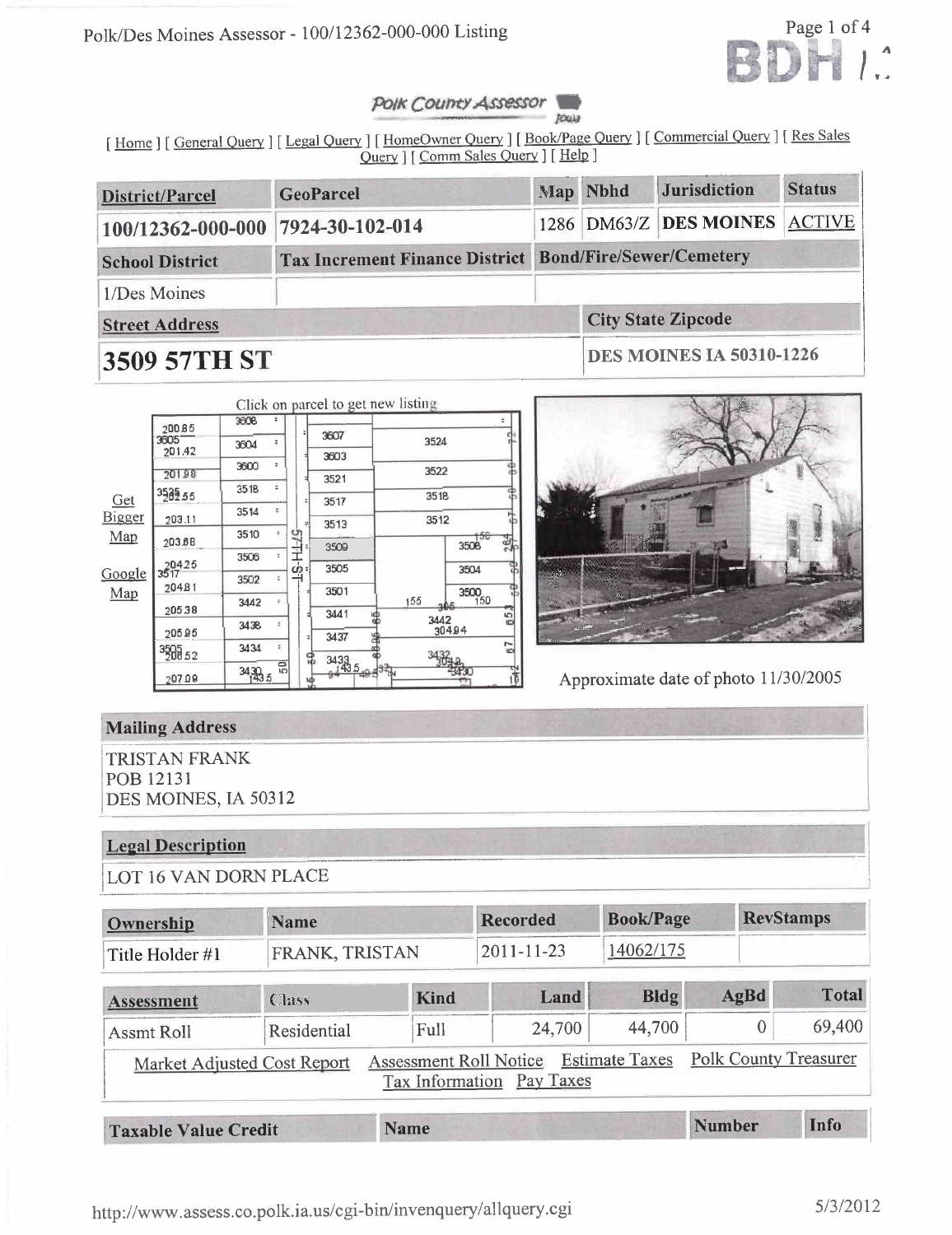|                               | Polk/Des Moines Assessor - 100/12362-000-000 Listing                                         |                            |                           |                              |                        | Page 2 of 4                |
|-------------------------------|----------------------------------------------------------------------------------------------|----------------------------|---------------------------|------------------------------|------------------------|----------------------------|
| Homestead                     |                                                                                              | <b>JORDAN, CHRISTINE E</b> |                           |                              | 33783                  |                            |
| Zoning                        | <b>Description</b>                                                                           |                            |                           | <b>SF</b>                    | <b>Assessor Zoning</b> |                            |
| R <sub>1</sub> -60            | One Family, Low Density Residential District                                                 |                            |                           |                              | Residential            |                            |
|                               | Source: City of Des Moines Community Development Published: 2012-03-20 Contact: Planning and |                            | Urban Design 515 283-4200 |                              |                        |                            |
| Land                          |                                                                                              |                            |                           |                              |                        |                            |
| <b>SQUARE</b><br>FEET         |                                                                                              | 7,150 FRONTAGE             | 50.0                      | <b>DEPTH</b>                 |                        | 143.0                      |
| <b>ACRES</b>                  |                                                                                              | 0.164 SHAPE                |                           | RC/Rectangle TOPOGRAPHY      |                        | N/Normal                   |
| Residence #1                  |                                                                                              |                            |                           |                              |                        |                            |
| <b>OCCUPANCY</b>              | SF/Single<br>Family <b>TYPE</b>                                                              | <b>RESID</b>               | S1/1 Story BLDG STYLE     |                              |                        | RN/Ranch                   |
| <b>YEAR BUILT</b>             | 1950                                                                                         | # FAMILIES                 | $\mathbf{1}$              | <b>GRADE</b>                 |                        | 4                          |
| <b>GRADE</b><br><b>ADJUST</b> | $-10$                                                                                        | <b>CONDITION</b>           | <b>BN/Below</b><br>Normal | <b>TSFLA</b>                 |                        | 612                        |
| <b>MAIN LV</b><br><b>AREA</b> | 612                                                                                          | <b>BSMT</b><br><b>AREA</b> |                           | <b>600 FOUNDATION</b>        |                        | C/Concrete<br><b>Block</b> |
| <b>EXT WALL</b><br><b>TYP</b> | MT/Metal<br>Siding                                                                           | <b>ROOF TYPE</b>           | GB/Gable                  | <b>ROOF</b><br><b>MATERL</b> |                        | A/Asphalt<br>Shingle       |
| <b>HEATING</b>                | A/Gas Forced<br>Air                                                                          | <b>AIR COND</b>            | $\theta$                  | <b>BATHROOMS</b>             |                        | 1                          |
| <b>BEDROOMS</b>               | $\overline{2}$                                                                               | <b>ROOMS</b>               | 5                         |                              |                        |                            |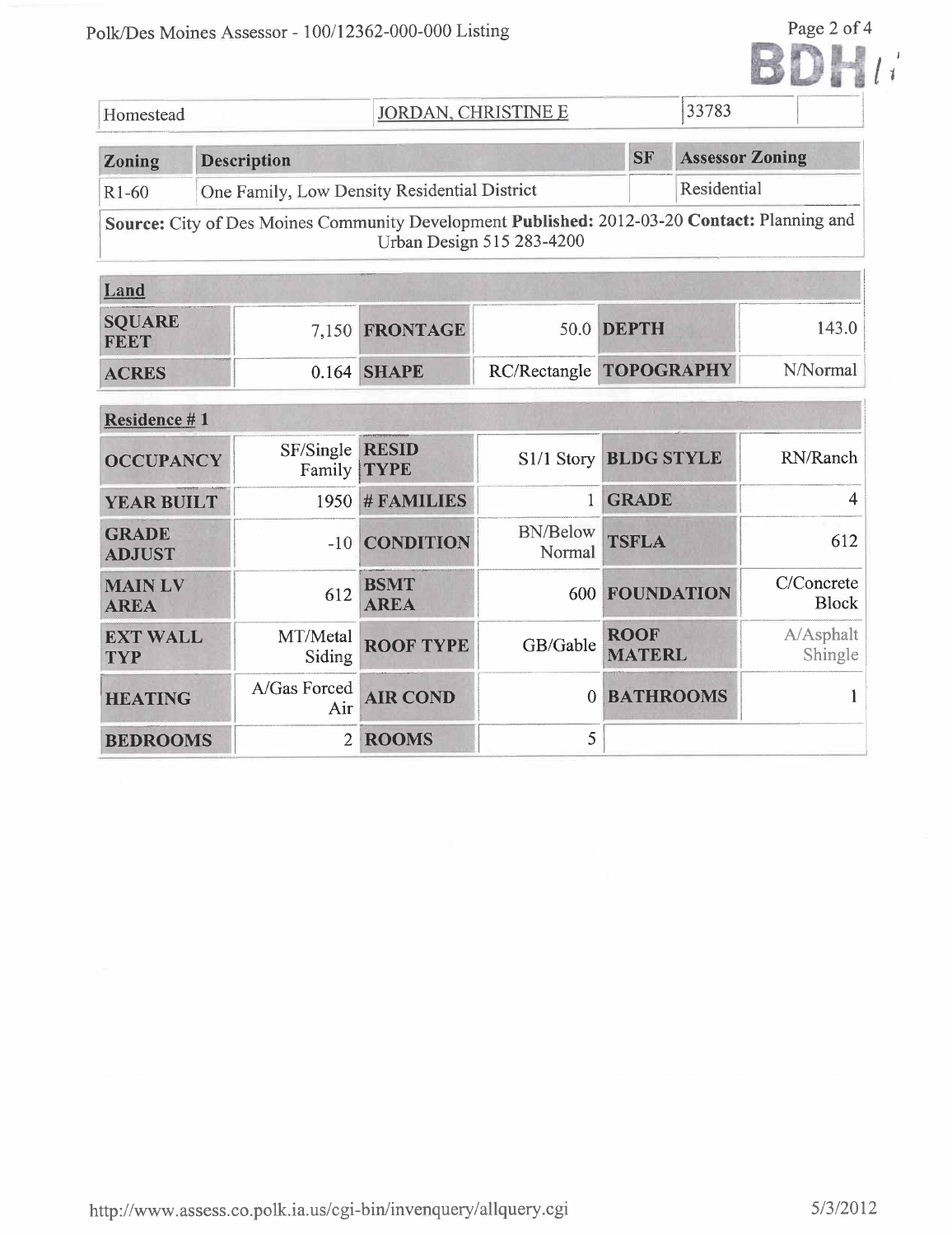

| Year | <b>Status</b><br>Type |  | <b>Application Permit/Pickup Description</b>             |
|------|-----------------------|--|----------------------------------------------------------|
|      |                       |  | Current P/Permit CP/Complete 2010-11-08 RM/Remove GARAGE |
| 2011 | P/Permit PA/Pass      |  | 2010-11-08 RM/GARAGE                                     |

| Year | <b>Type</b>                          | <b>Class</b>     | <b>Kind</b> | Land          | <b>Bldg</b> | AgBd | <b>Total</b> |
|------|--------------------------------------|------------------|-------------|---------------|-------------|------|--------------|
| 2011 | <b>Assessment Roll</b>               | Residential      | Full        | 24,700        | 47,000      |      | 71,700       |
| 2009 | Assessment Roll                      | Residential      | Full        | 24,300        | 46,500      |      | 70,800       |
| 2007 | Assessment Roll Residential          |                  | Full        | 24,300        | 46,500      |      | 70,800       |
| 2005 | Assessment Roll Residential          |                  | Full        | 16,400        | 47,900      |      | 64,300       |
| 2003 | Assessment Roll Residential          |                  | Full        | 15,330 45,140 |             |      | 60,470       |
| 2001 | <b>Assessment Roll</b>               | Residential Full |             | 13,360        | 37,840      |      | 51,200       |
| 1999 | Assessment Roll   Residential   Full |                  |             | 11,240        | 43,080      |      | 54,320       |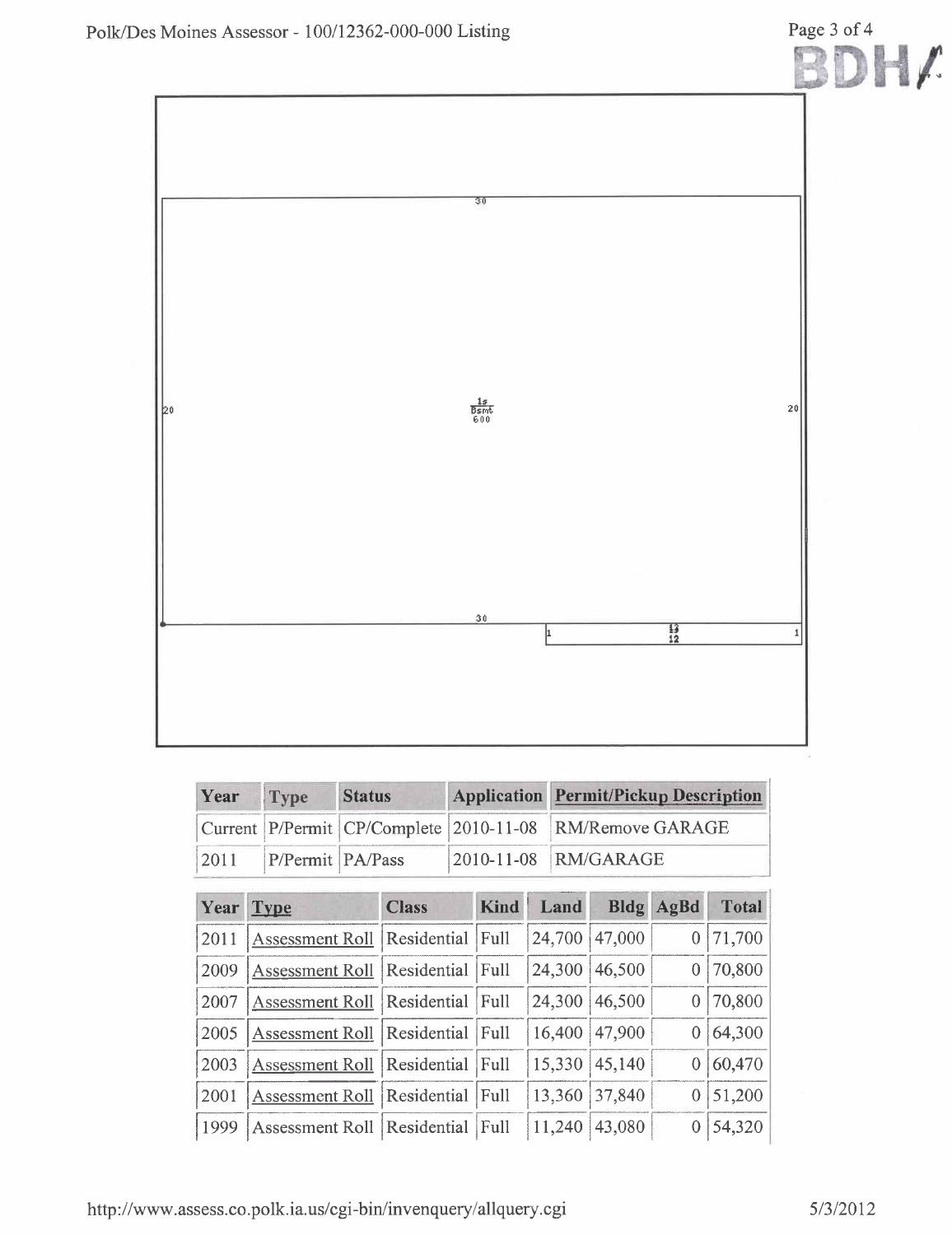

| 1997   Assessment Roll   Residential   Full   10,540   40,410 |  |                | 0 50,950 |
|---------------------------------------------------------------|--|----------------|----------|
| 1995   Assessment Roll   Residential   Full                   |  | 9,620 36,870   | 0 46,490 |
| 1993   Assessment Roll   Residential   Full                   |  | 8,410 32,240   | 0 40,650 |
| [1991   Assessment Roll   Residential   Full                  |  | 8,410 27,690   | 0 36,100 |
| 1991   Was Prior Year   Residential   Full                    |  | 8,410   26,720 | 0 35,130 |

email this page

Room 195, 111 Court Avenue, Des Moines, IA 50309<br>Phone 515 286-3140 / Fax 515 286-3386<br>polkweb@assess.co.polk.ia.us

http://www.assess.co.polk.ia.us/cgi-bin/invenquery/allquery.cgi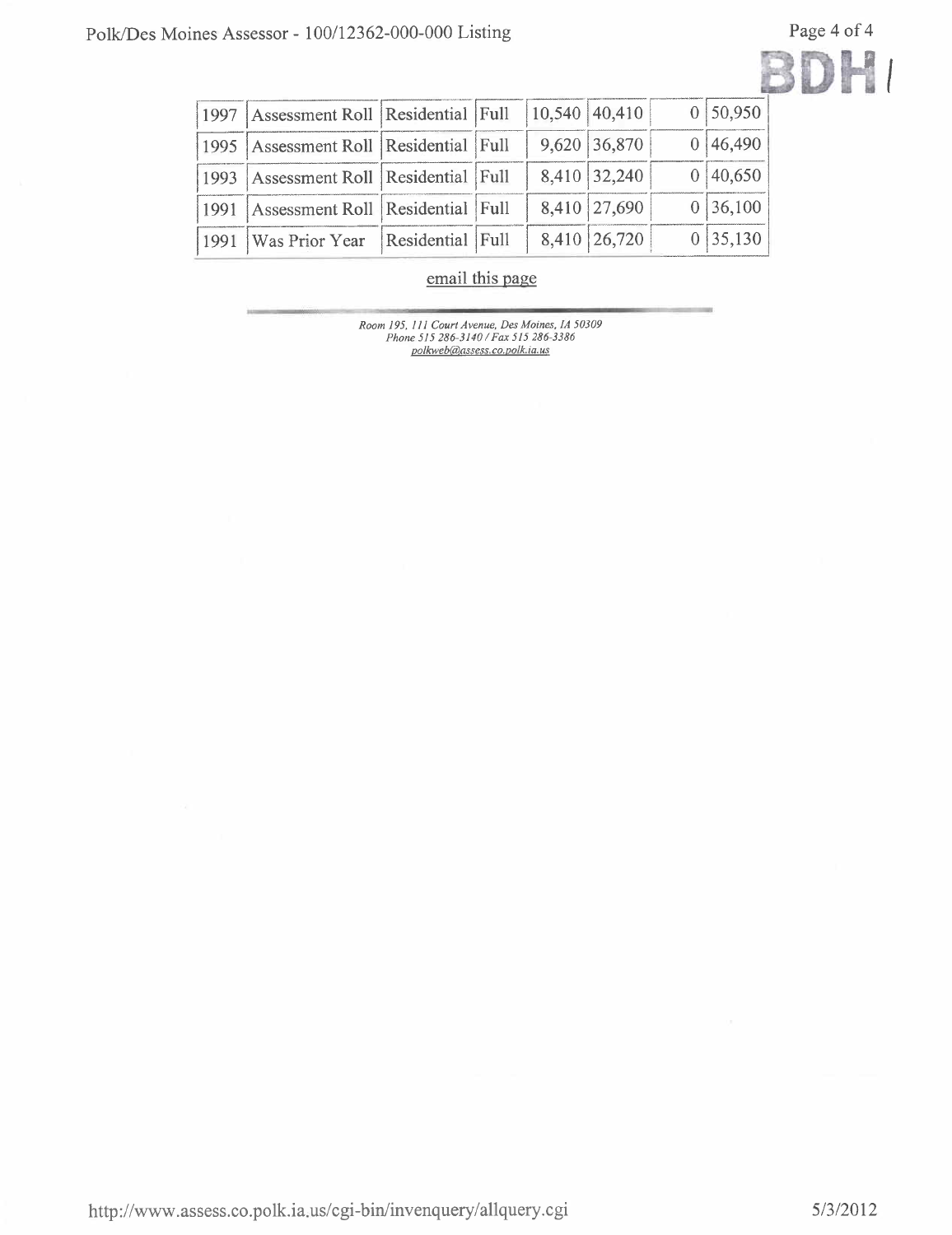

#### PUBLIC NUISANCE NOTICE OF INSPECTION NEIGHBORHOOD INSPECTION DIVISION COMMUNITY DEVELOPMENT DEPARTMENT CITY OF DES MOINES, IOWA



| DATE OF NOTICE: January 27, 2012                |               | DATE OF INSPECTION: | <b>January 25, 2012</b> |
|-------------------------------------------------|---------------|---------------------|-------------------------|
| <b>CASE NUMBER:</b>                             | COD2012-00471 |                     |                         |
| <b>PROPERTY ADDRESS:</b>                        | 3509 57TH ST  |                     |                         |
| <b>LEGAL DESCRIPTION:</b> LOT 16 VAN DORN PLACE |               |                     |                         |
|                                                 |               |                     |                         |

TRISTAN FRANK Title Holder 431 28TH ST DES MOINES IA 50312

An inspection of the referenced property was conducted for its conformance to the Municipal Code of the City of Des Moines. It has been determined from that inspection that the dwelling currently constitutes not only a menace to health and safety, but is also a public nuisance. Accordingly, the dwelling wil be placarded as unfit for human habitation pursuant to the Municipal Code of the City of Des Moines and the Code of Iowa.

If not occupied at the present time, the dwellng is to remain vacant and unoccupied until occupancy is authorized by this office. If the dwelling is occupied, it must be vacated immediately. If procedures to vacate the premises are not undertaken immediately upon receipt of this notice, and in no case later than seven (7) days, the City will issue a Municipal Infraction in accordance with Secion 60-304 and 60-306 pursuant to the Municipal code of the City of Des Moines. Additionally, if the property had a Certificate of Inspection, it is hereby revoked.

Attached is a listing of the violations existing on the date of the inspection and a recommendation as to the remedial action required to correct such violations. Failure to correct these violations wil result in legal action. The violations noted must be corrected within 30 days from the date of this notice. The violations noted must be corrected within 30 days from the date of this notice. Failurè to correct these violations will result in a request to the City Council, sitting as the board of Health, to approve legal action. As a result of this public nuisance action there will be costs incurred by the City. Costs will be billed out when the nuisance has been abated. Failure to pay the costs will result in collection by assessment to the property or personal judgment.

### ALL ELECTRICAL, MECHANICAL, PLUMBING, AND STRUCTURAL COMPONETS IN NEED OF REPLACEMENT OR REPAIR, ARE TO BE BROUGHT TO MINIMUM CODE REQUIREMENTS WITH NECESSARY PERMITS AS REQUIRED TO MEET CITY CODES.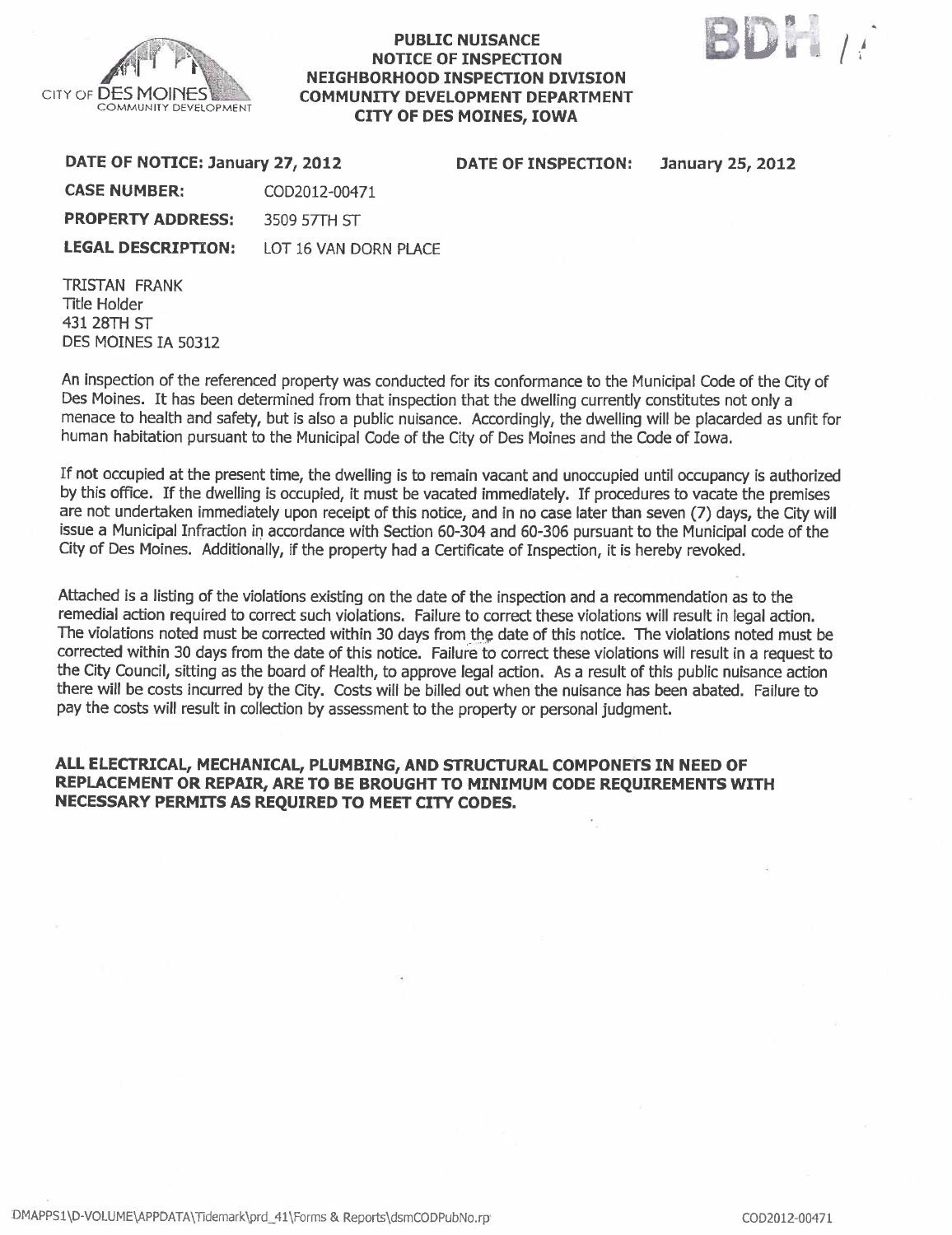

Appropriate building permits may be required for those violations noted in the "Special Requirements" section on the notice. Should you have questions regarding permits, contact the Permit and Development Center at 283-4200. All work performed by a contractor or you must be completed in a workmanlike manner. If you plan to renovate the structure and it has been vacant for a period in excess of one year, there may be zoning issues, which will affect the proposed use of the structure and/or real estate. Please contact the Development Zoning Division at 283-4207 to determine what the legal use for the structure and/or the real estate is prior to commencement of any renovation.

If you believe the building is beyond repair and decide to remove it, all debris must be removed from the propert and the basement excavation if any, filled in the manner required by the City. You are encouraged to arrange for this demolition yourself; however a demolition permit must be obtained from the Building Department. In the event you are unable to arrange for demolition, you may sign a waiver voluntarily authorizing the City to do so. However, the city may take a personal judgment against you for the costs of removaL.

If you no longer own the property, notify us in writing of the name, address, and telephone number of the new owner. A copy of the real estate contract or deed, if it has not been recorded at the County Recorder's Office, shall likewise be furnished to the Neighborhood Inspection Division.

Should you have any questions, feel free to calL. I can usually be reached between 8:00am and 9:00am, Monday through Friday:

Richard Bright

(515) 283-4245

Nid Inspector

DATE MAILED: 1/27/2012 MAILED BY: KMD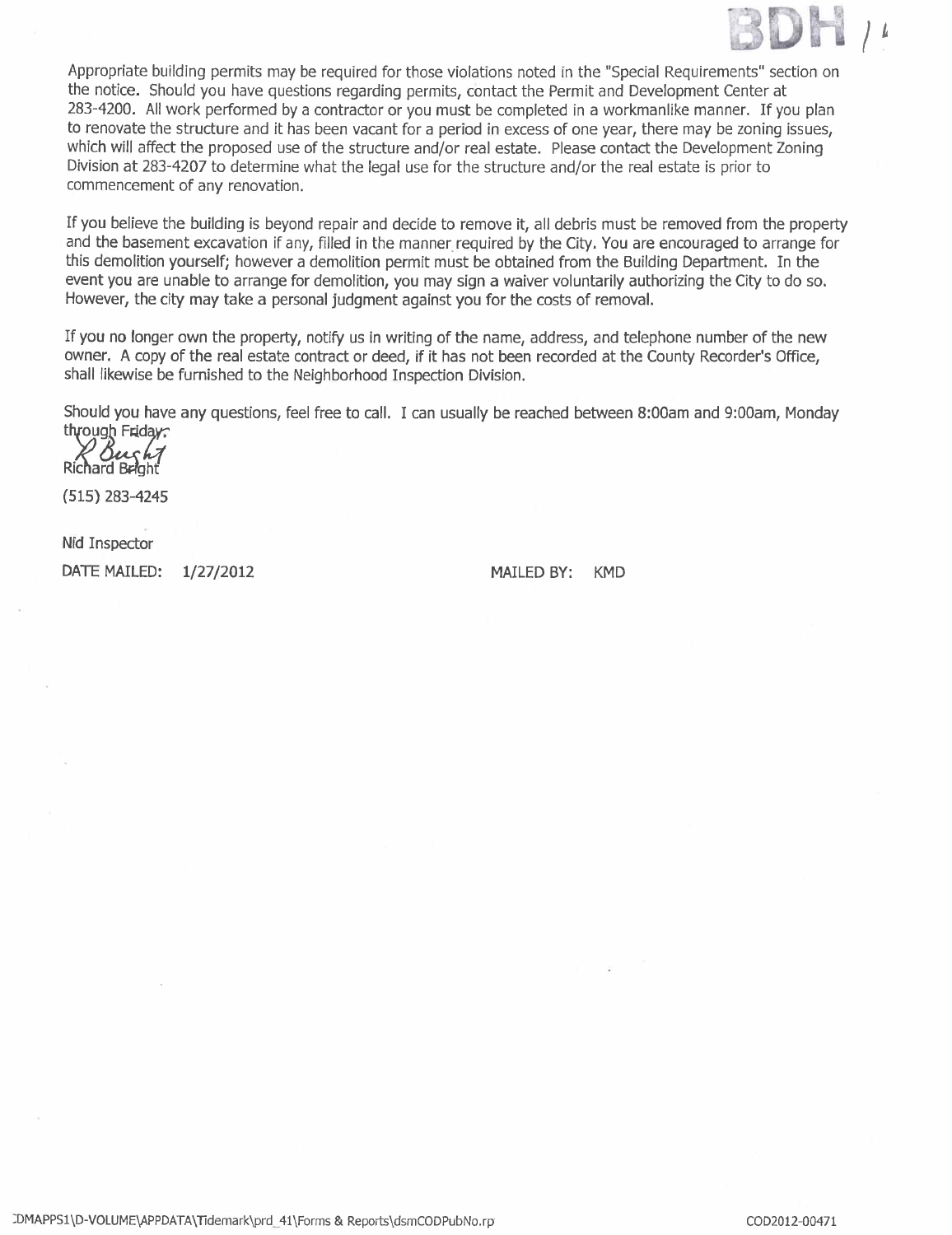

### Areas that need attention: 3509 57TH ST

 $\sim$ 

| Component:<br><b>Requirement:</b><br><b>Comments:</b>        | Mechanical System                                                     | Defect: | In poor repair<br>Location: Throughout          |
|--------------------------------------------------------------|-----------------------------------------------------------------------|---------|-------------------------------------------------|
| Component:<br><b>Requirement:</b><br><b>Comments:</b>        | <b>Plumbing System</b><br>No access due to overaccumulation of junk   | Defect: | <b>See Comments</b><br>Location: Throughout     |
| <b>Component:</b><br><b>Requirement:</b><br><b>Comments:</b> | <b>Electrical System</b><br>No access due to overaccumulation of junk | Defect: | <b>See Comments</b><br>Location: Throughout     |
| <b>Component:</b><br><b>Requirement:</b><br><b>Comments:</b> | Roof<br><b>Building Permit</b>                                        | Defect: | Deteriorated<br>Location: Main Structure        |
| Component:<br><b>Requirement:</b><br><b>Comments:</b>        | <b>Exterior Walls</b><br><b>Building Permit</b>                       | Defect: | Deteriorated<br><b>Location: Main Structure</b> |
| Component:<br><b>Requirement:</b><br>Comments:               | <b>Exterior Doors/Jams</b><br><b>Building Permit</b>                  | Defect: | Deteriorated<br><b>Location:</b> Main Structure |
| Component:<br><b>Requirement:</b><br><b>Comments:</b>        | <b>Windows/Window Frames</b><br><b>Building Permit</b>                | Defect: | Deteriorated<br><b>Location: Main Structure</b> |
| <b>Component:</b><br><b>Requirement:</b><br><b>Comments:</b> | Foundation<br>No access due to exterior foam cover & interior junk    | Defect: | See Comments<br><b>Location: Main Structure</b> |